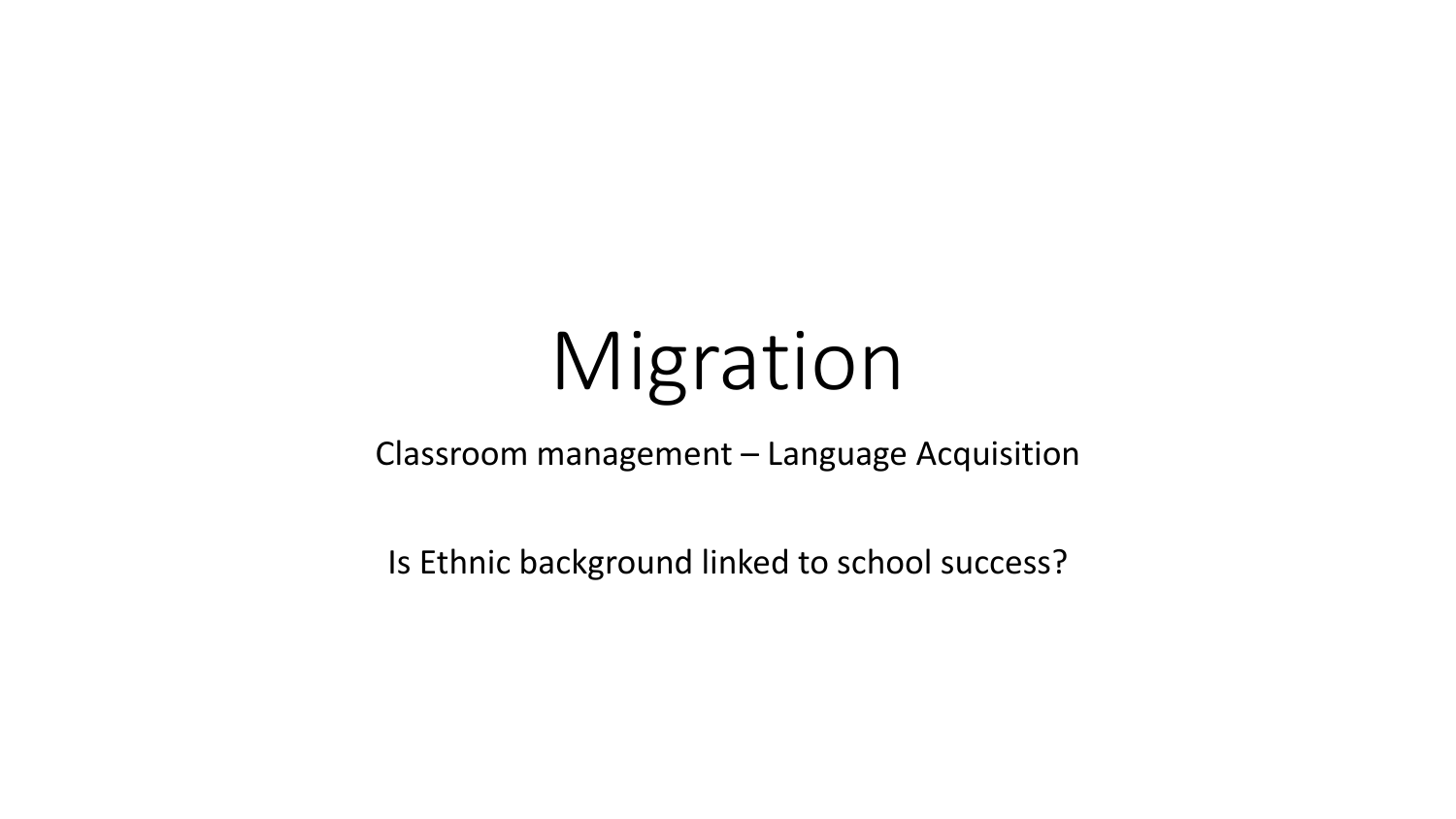## "classroom management"

- What is the challenge for teachers in schools with many newcomers
	- Is it the language to be used in these classes?
	- Is it how to teach and motivate all children?
	- Is it to enable all children to have a positive schoolexperince, and dito results?
- Newcomers will not speak the local schoollanguage.
	- All teachers should be aware of language didactics for foreign languages
- Newcomers might have another cultural background
	- All teachers should be aware of cultural implications in school success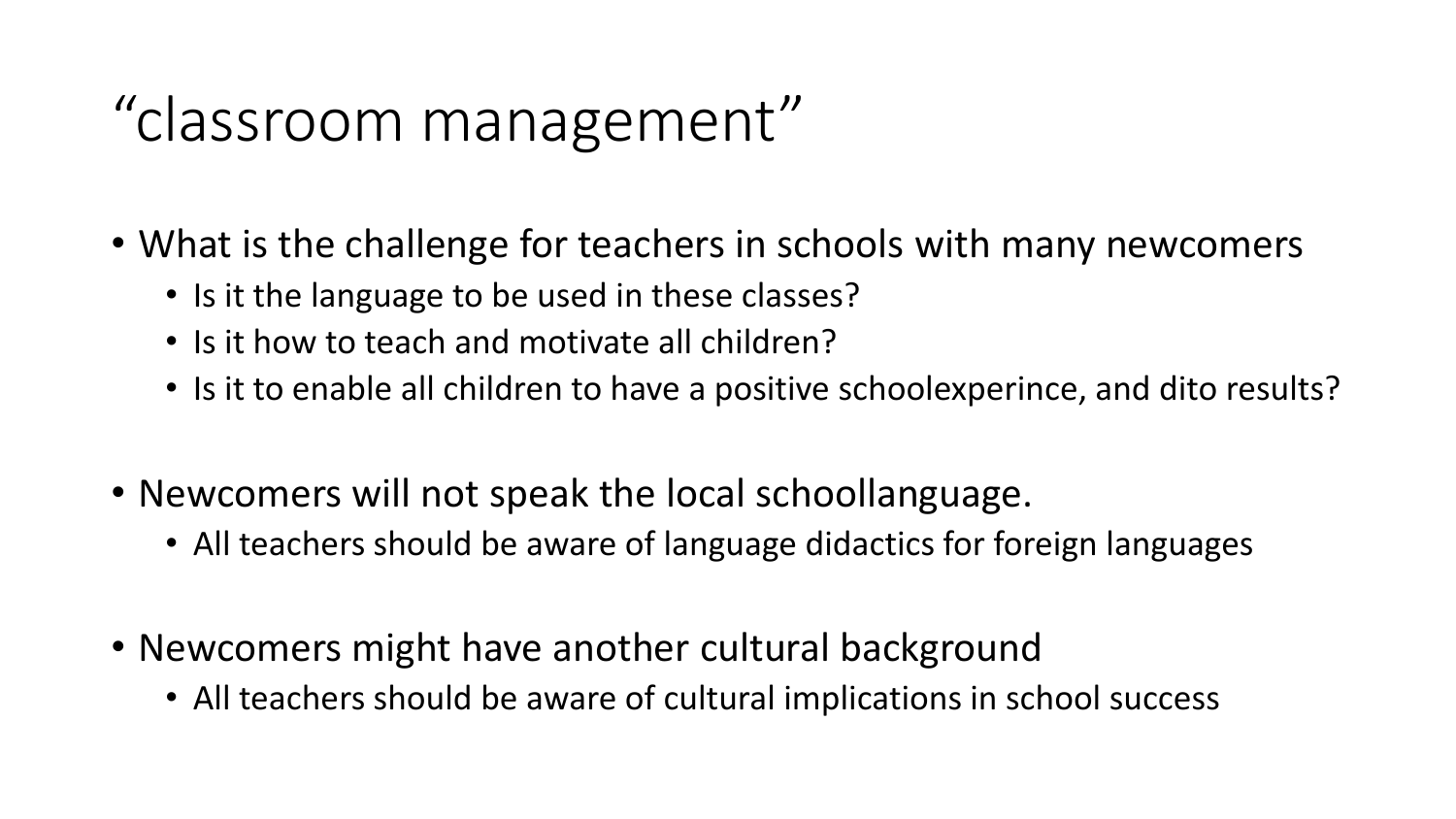#### Is our society changing?

- Because of the increasing diversity in our cities?
- How does this reflect in our schools and educational systems?
- Are all 'ethnic groups' equally successful at school? Why?
- Are teachers glad to be teaching a class with many migrant youngsters? Schools with many ethnicities are a challenge?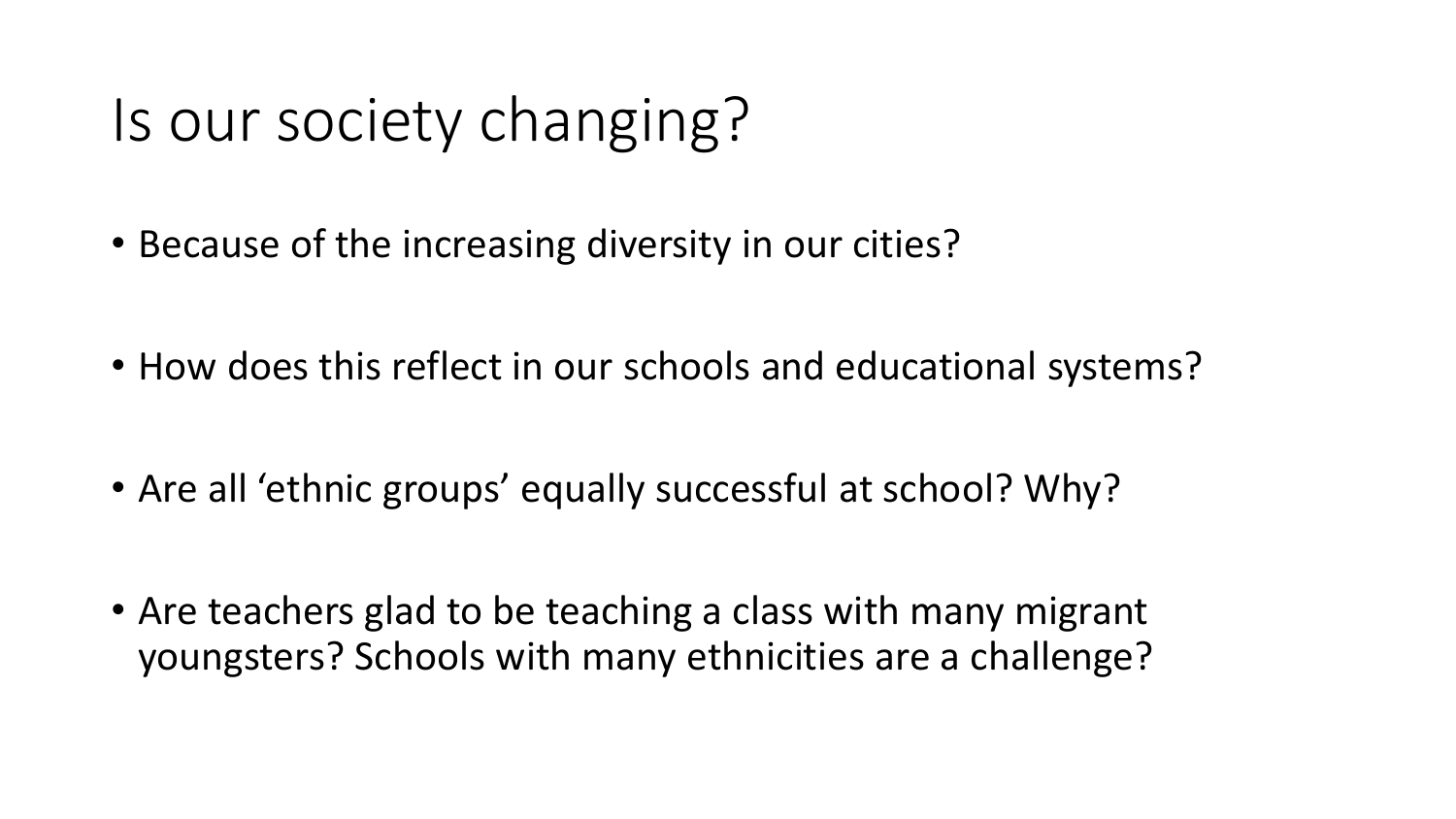### Is our education changing?

- Because of the increasing diversity in our cities?
- Because of the changed population in classes?
- Are teachers equally divers in ethnic background? Should they?
- **Will we REACT to these changes? Or will we ANTICIPATE via education and teacher training?**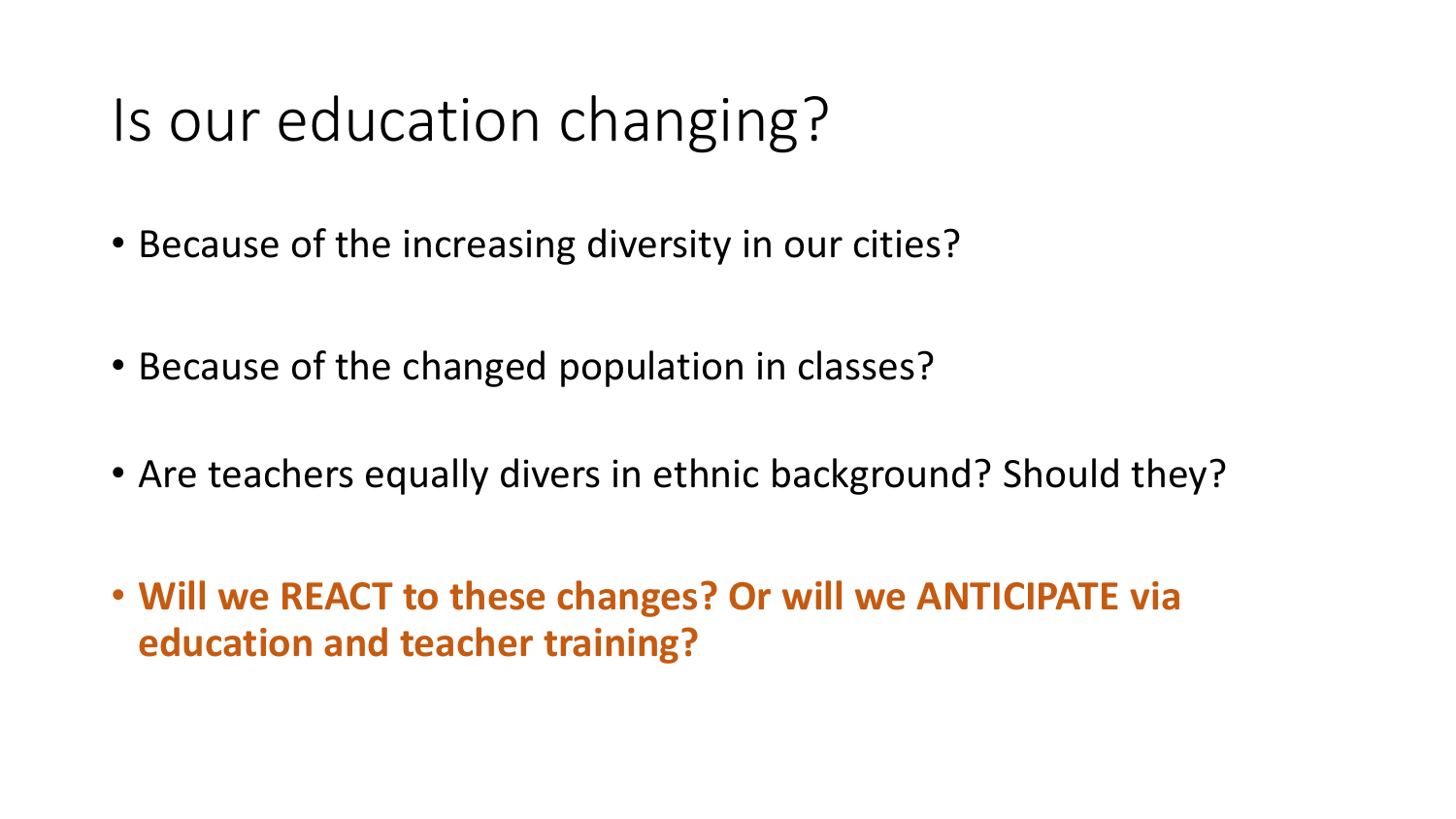#### Hands- on approach

- Will we talk about how 'the other' has to integrate into our society?
- Will we talk about how we need 'everybody' to engage in society?
	- Involve everybody,
	- Never focus on newcomers alone

• Create a bond in a school and class, let the teacher be the guide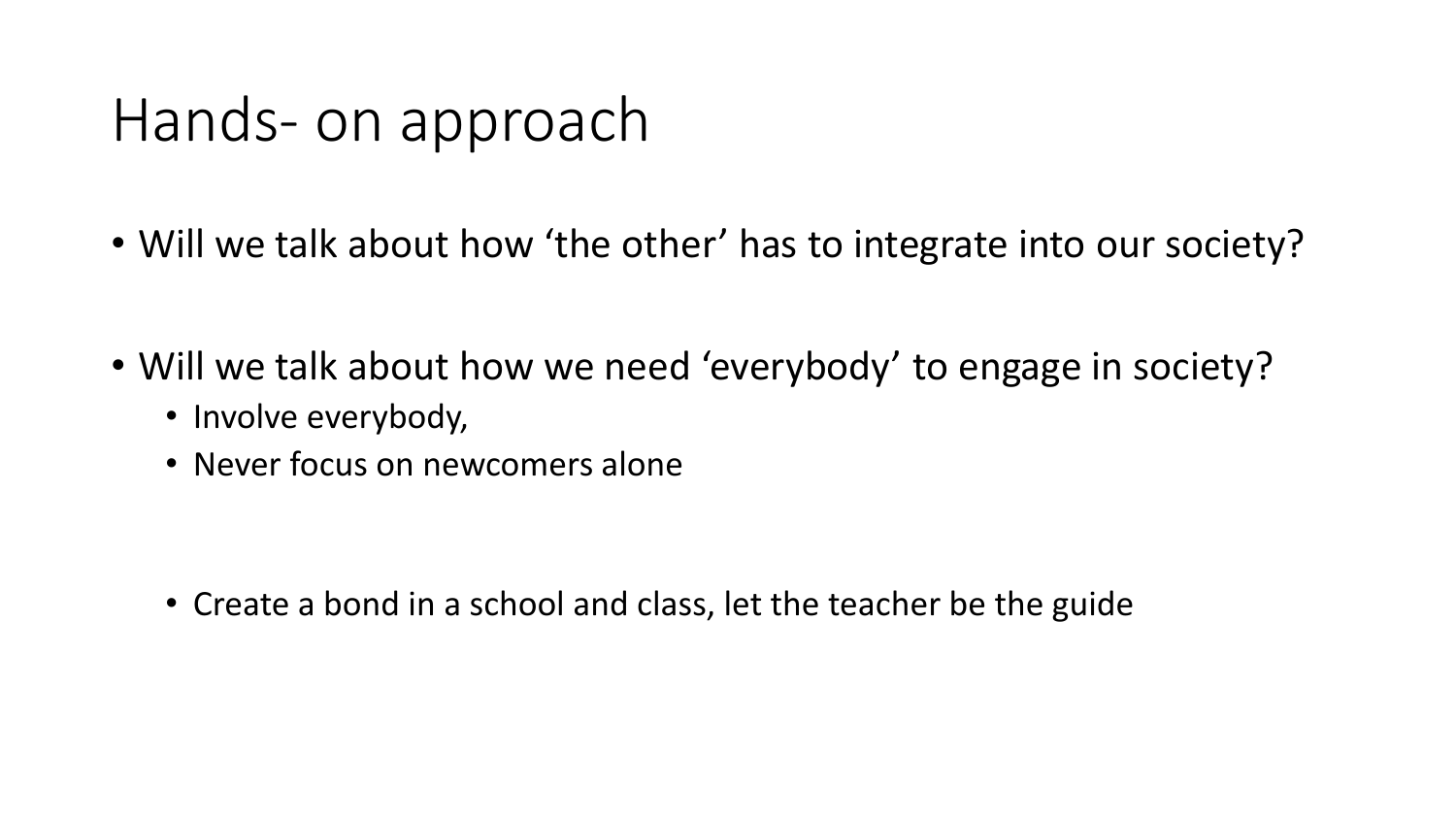## Project proposal

- PHASE 1:
	- **A Staffweek within CA**: think, share knowledge, form ideas and verbalise possible actions in order to react to the changes or (better $\odot$ ) to anticipate.
	- **Who**: Staffweek where colleages in all pre-, primary and secondary school teacher training/Social work come together
	- **Programme**:
		- 1,5 days sharing expertise, inspiring practices and share resources and literature.
		- 1,5 days constructing possible actions, possible collaborations, possible outcomes.
		- 1 day critical friends round among ourselves, and with teachers, schoolheads, students in teacher training and possibly children, to have a reality check.
		- Last moment then is to round up and plan a possible KA2.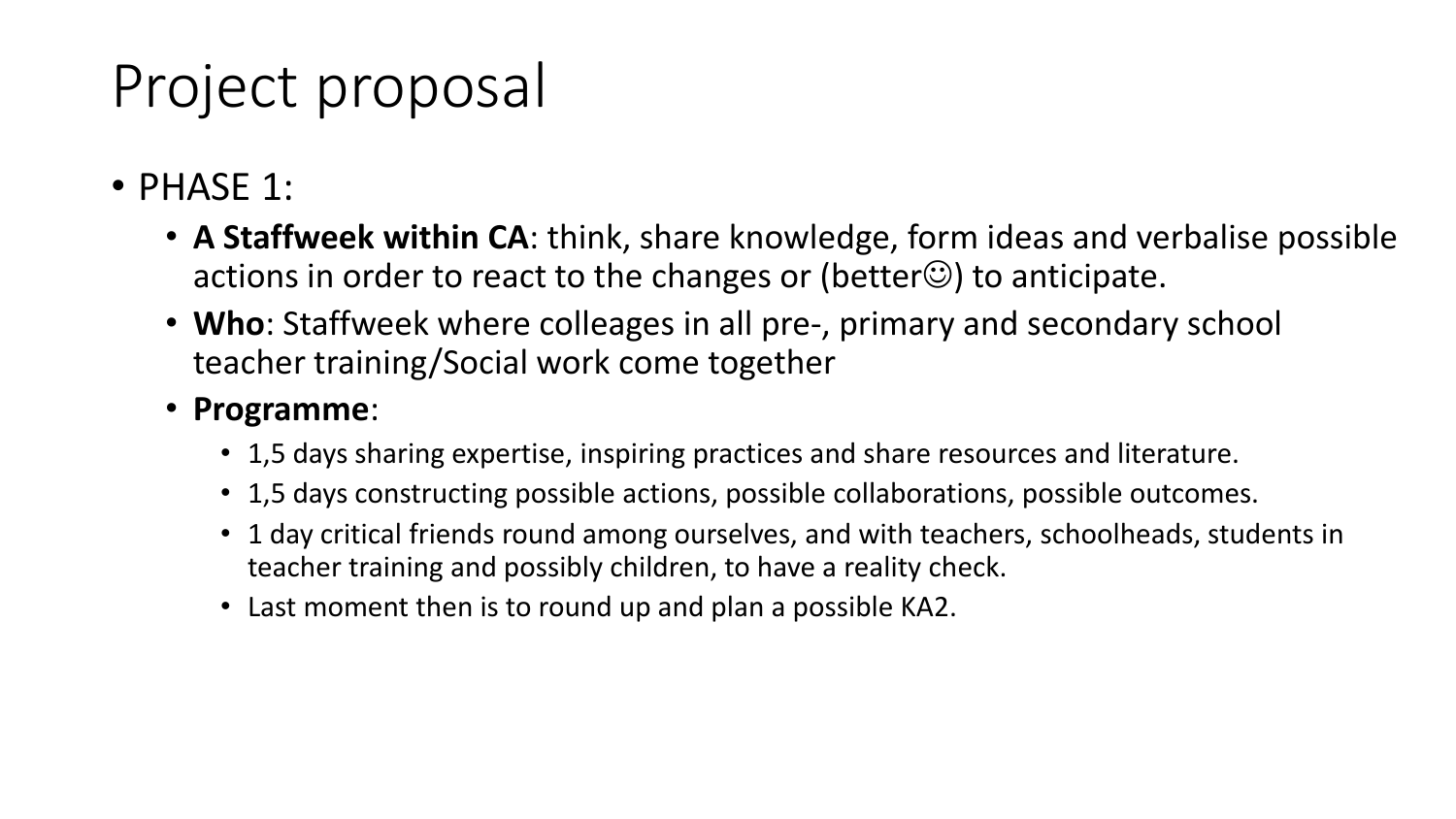#### • PHASE 2

• Experience the KA2

(eg, develop materials, organising studydays, creating lessons, site with examples, les students experiment in schools, together with teachers, evaluate learning outcomes, enhance classmanegement and overall wellbeing of the teacher and all pupils, …)

• PHASE 3: dissemination via workshops for teachers, schoolheads and students, striving for better educational results for children with a migratory background and a better wellbeing and classroom management for teachers in highly heterogeneous classrooms.